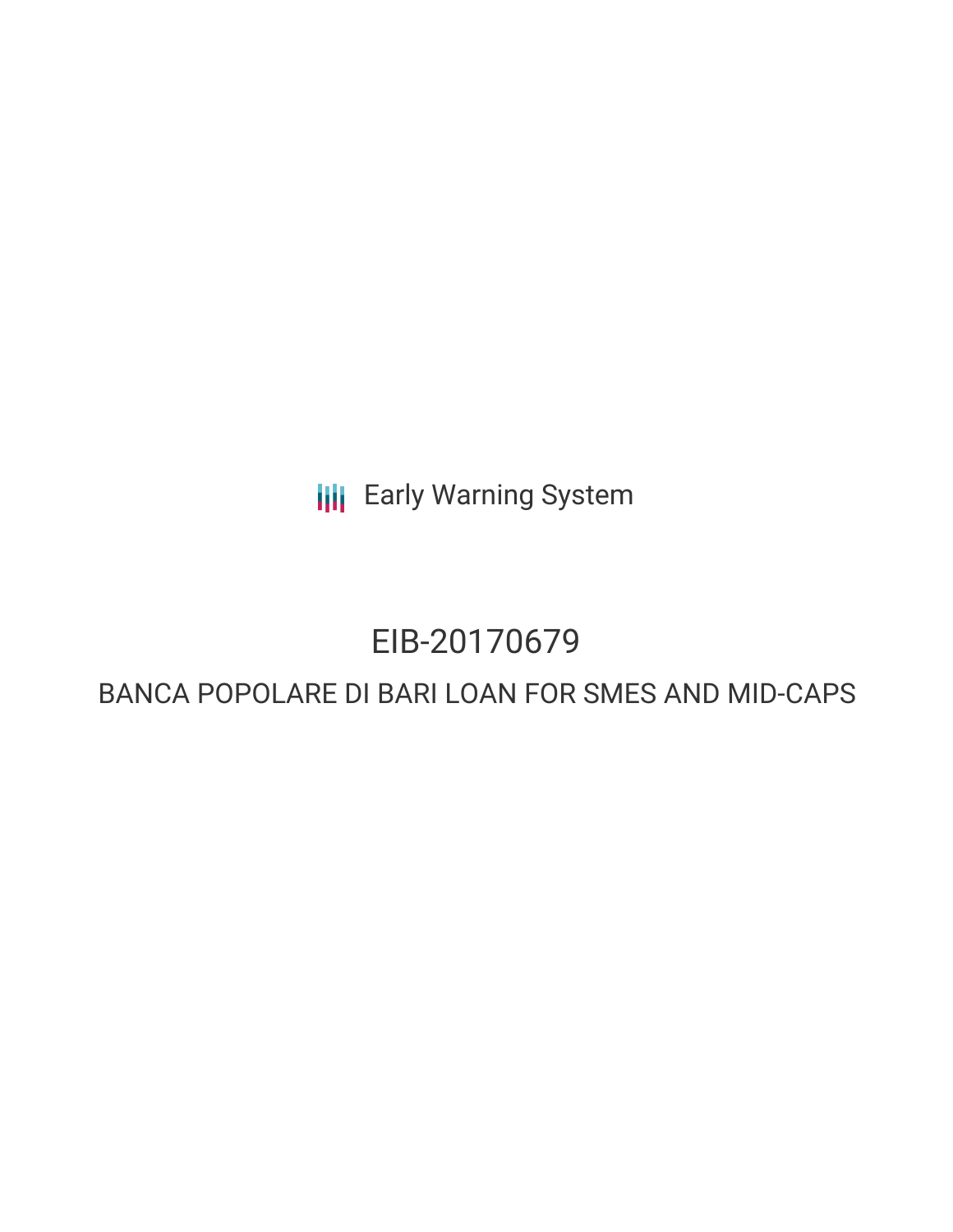

## **Quick Facts**

| <b>Countries</b>               | Italy                                                 |
|--------------------------------|-------------------------------------------------------|
| <b>Financial Institutions</b>  | European Investment Bank (EIB)                        |
| <b>Status</b>                  | Proposed                                              |
| <b>Bank Risk Rating</b>        |                                                       |
| <b>Borrower</b>                | BANCA POPOLARE DI BARI SCPA                           |
| <b>Sectors</b>                 | Agriculture and Forestry, Finance, Industry and Trade |
| <b>Investment Type(s)</b>      | Loan                                                  |
| <b>Investment Amount (USD)</b> | \$174.57 million                                      |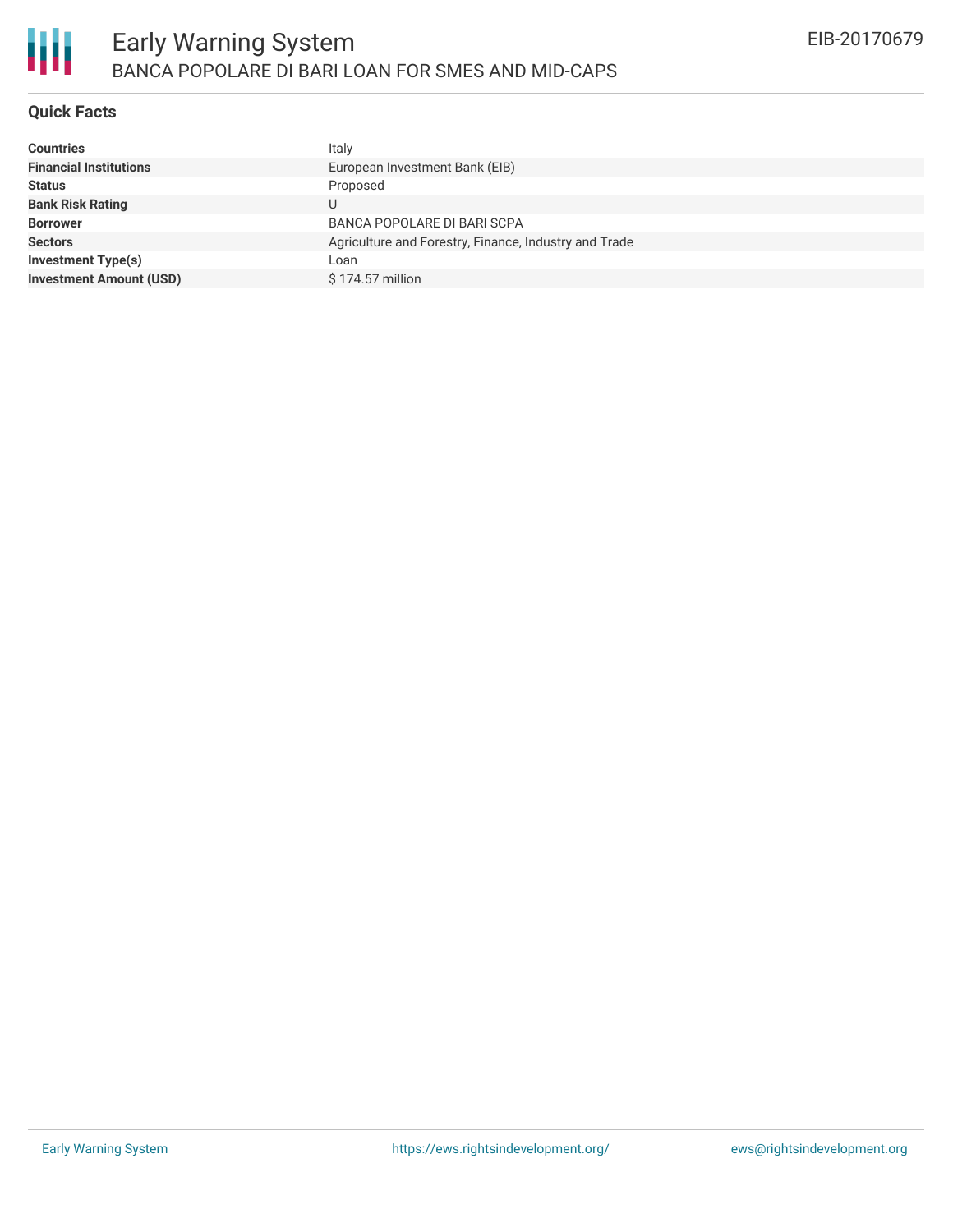

## **Project Description**

This project provides funding to Banca Popolare di Bari SCPA for onlending to small and medium-sized enterprises in the industry, services, tourism and agriculture sectors. Up to 30% of the loan can also be used to finance mid-caps, mainly in Italy.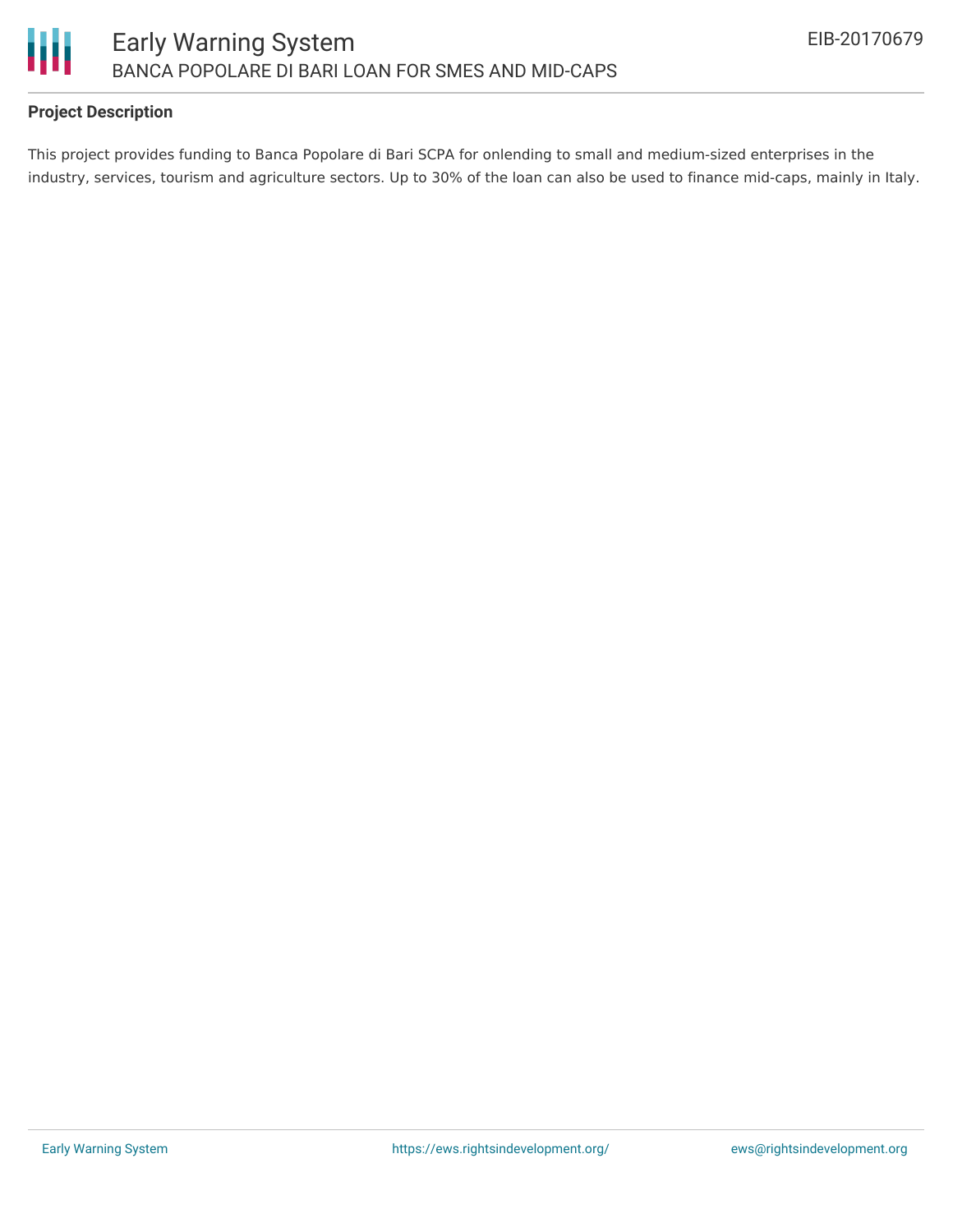

#### **Investment Description**

European Investment Bank (EIB)